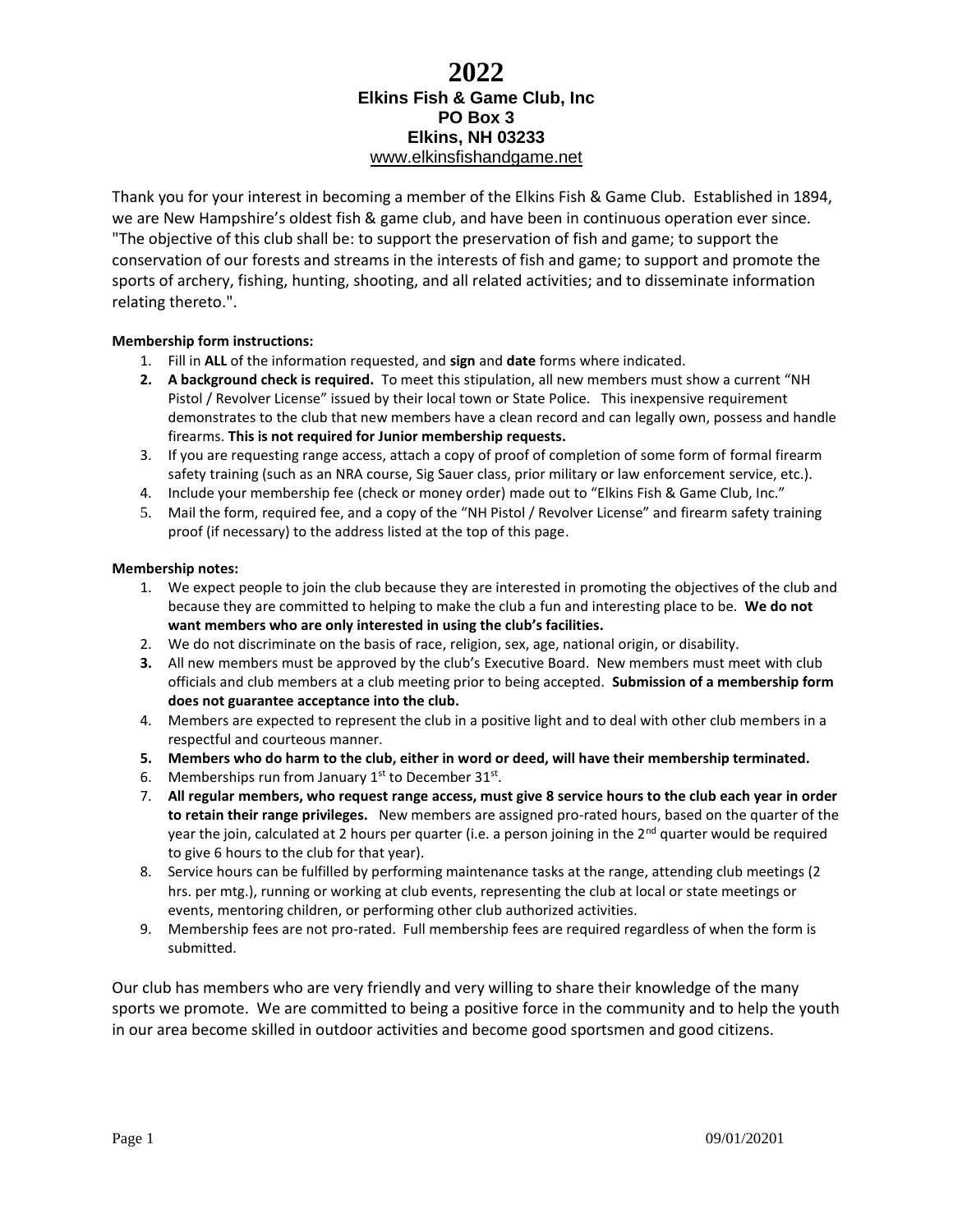# **2022**

# **Elkin Fish and Game Club Membership Form**

Membership: New **Regular** Membership (includes one-time initiation fee.) - \$120 New **Regular** Membership (Active NH Law Enforcement Officer) - \$60 New **Supporting** Membership - \$25 New **Junior** Membership (ages 8 to 17) - Free

## *Please Print clearly. All items must be completed. Incomplete forms will be returned.*

| Interests: Archery _______ Fishing _______ Hunting _______Shooting ______ Other ___________________ |  |  |  |
|-----------------------------------------------------------------------------------------------------|--|--|--|
| Are you a certified instructor? Yes____ No____<br>If so, what certifications?                       |  |  |  |
| Have you ever completed a firearm or hunter safety course? Yes____ No_____                          |  |  |  |
| Have you ever been convicted of a felony? Yes____ No_____                                           |  |  |  |
| Have you been convicted of a domestic violence offense? Yes____ No____                              |  |  |  |
| Are you a fugitive from justice? Yes_____ No_____                                                   |  |  |  |
| Are you presently legally restricted from coming in contact with firearms? Yes ____ No ____         |  |  |  |
| Are you presently under legal formal accusation for a felony offense? Yes ____ No ____              |  |  |  |
| Do you know a current member of this club? Yes____ No____                                           |  |  |  |
| If so, who? $\qquad \qquad$                                                                         |  |  |  |
| Are you a member of another club or organization? Yes____ No_____                                   |  |  |  |
| If so, what $club(s)$ or organization(s)?                                                           |  |  |  |
| Are you a current member of NH Law Enforcement? Yes____ No____                                      |  |  |  |
| If so, where and what position?                                                                     |  |  |  |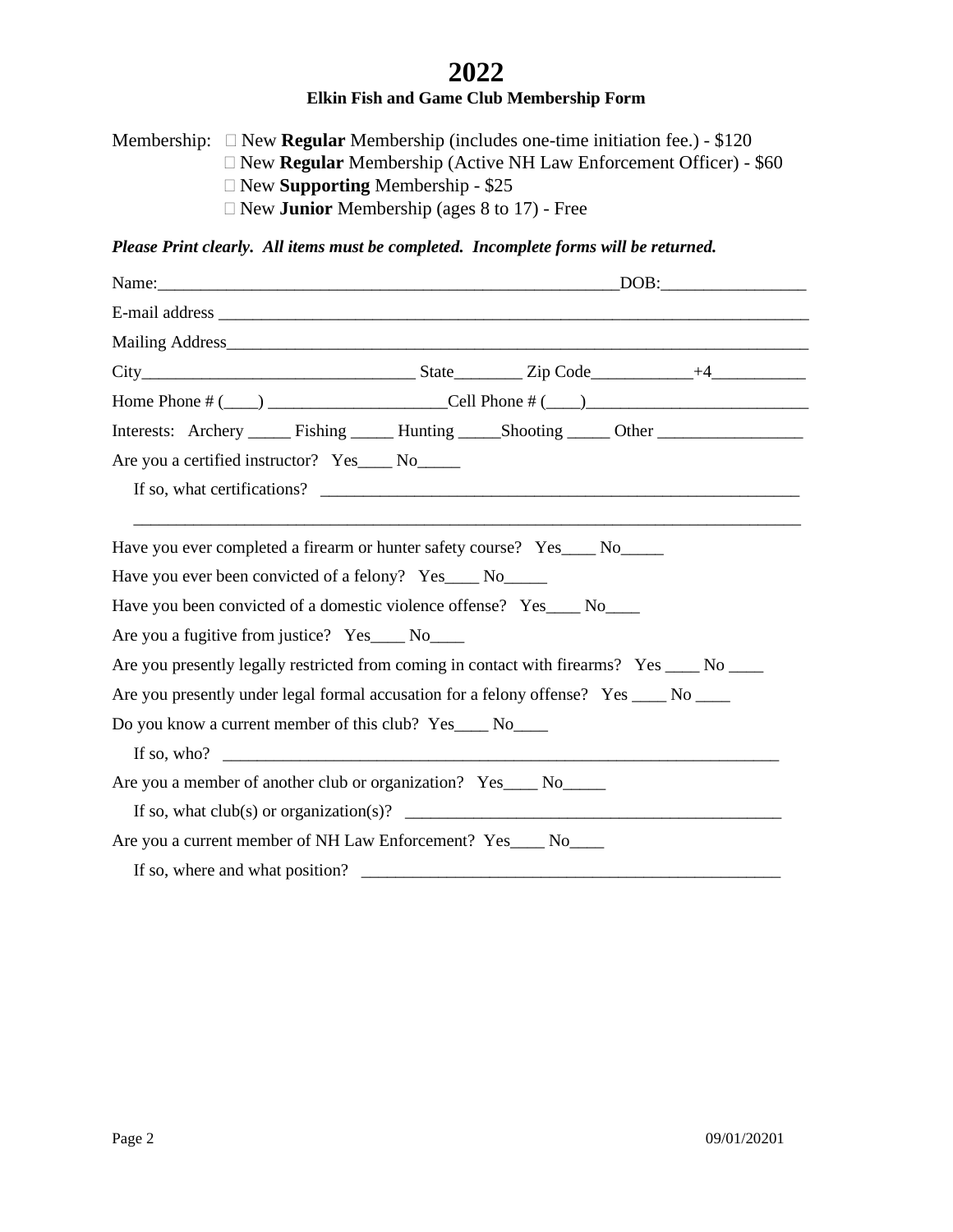# **Representations by Applicant**

As a condition for applying for membership for the Elkins Fish & Game Club:

- 1. I certify, under the penalty of perjury, that all my answers to the questions found on this form are true and correct.
- **2.** I agree to be bound by the bylaws of the Elkins Fish & Game Club, Inc. along with any directives approved by the membership of the Elkins Fish & Game Club, Inc.
- **3.** I understand that if I do harm to the club, through word or deed, that my membership will be terminated.
- **4.** I certify that I am a person of good repute, living within the United States of America, and I am not a member of any organization or group having as its purpose or one of its purposes the overthrow by force the government of the United States of America or any of its political subdivisions.
- **5.** I certify I will fulfill the obligations and purposes of the Elkins Fish & Game Club, of good sportsmanship and good membership, and will not willingly do anything to harm the club's existence, the club's range or the club's resources.
- **6.** I understand that I will not be granted membership until the Board of Directors has reviewed and approved my membership application and until I have met all club requirements.
- **7.** I acknowledge that I am signing this application, release and waiver of liability voluntarily as my own free act and deed, and further agree that no oral representations, statements or inducements apart from this written agreement have been made.
- **8.** I agree to be responsible for the actions of all guests I bring to club facilities, and will verify that all guests brought to the shooting range are not legally prevented from handling firearms, and will act in full accordance with club and range rules.

**I \_\_\_\_\_\_\_\_\_\_\_\_\_\_\_\_\_\_\_\_\_\_\_\_\_\_\_\_\_\_\_\_ complete and sign this application to Elkins Fish & Game Club Inc. knowing that my signature constitutes my knowledge and understanding of, acceptance in, and agreement with ALL of the above statements.**

**Signature**\_\_\_\_\_\_\_\_\_\_\_\_\_\_\_\_\_\_\_\_\_\_\_\_\_\_\_\_\_\_\_\_\_\_\_\_\_\_\_\_\_\_\_

**Date\_\_\_\_\_\_\_\_\_\_\_\_\_\_\_\_\_\_\_\_\_\_\_\_\_\_\_\_\_\_\_\_\_\_\_\_\_\_\_\_\_\_\_\_**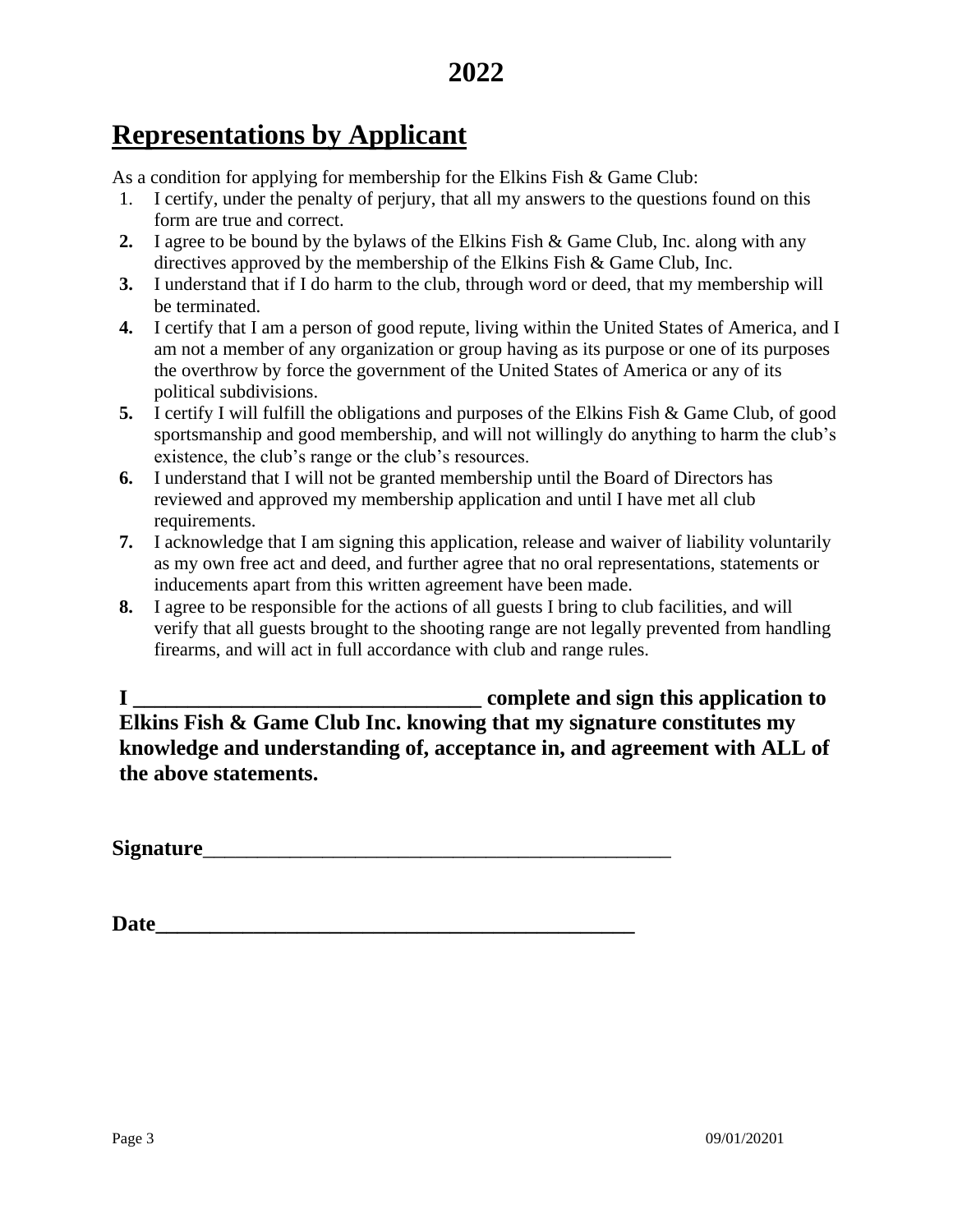# **LIABILITY RELEASE, INDEMNIFICATION, & ASSUMPTION OF RISK**

in consideration for being allowed on the premises or to participate in activities at or sponsored by ELKINS FISH and GAME CLUB, INC. ("**EFG**"), a nonprofit corporation

1. In consideration of being allowed on the premises of **EFG** or to participate in any activities at **EFG**, **I hereby voluntarily agree to assume any and all risks associated with shooting at EFG. I further acknowledge that the use of firearms and/or archery equipment is an inherently dangerous activity with the risk of potentially life threatening injuries, and potential exposure to lead and airborne lead particles and assume the risks of using and being in close proximity to said items on the property of EFG or at any other venue where the club is conducting activities or events. I assume the risk of any and all injuries I may suffer due to the physical condition of EFG, the negligence of EFG, equipment failures, defective equipment, acts of God, and the acts or omissions of participants, members, shooters, instructors or others who may be at, on, or near, EFG, whether with or without permission of EFG. I agree to indemnify and hold EFG harmless for any injuries.** I hereby consent to receive medical treatment and be responsible for the payment of same, which may be deemed advisable in the event of injury, accident and/or illness during the activities at **EFG**.

2. I understand there will be other persons shooting, and/or carrying firearms at **EFG** and I agree to act prudently and carefully to avoid causing them any injury. I certify that I am or will be familiar with the safe use and operation of any firearms I may use while at **EFG**. I have read and I am familiar with the rules of shooting and firearm safety, as well as the specific range rules of **EFG** (copy available at the range).

3. On behalf of myself, my estate, my heirs, and assigns, I hereby release **EFG**, its directors, officers, employees, agents, representatives, assigns, members, instructors and volunteers from any and all liability of and from any and all manner of action and actions, claims, suits, damages, judgments and demands of any kind whatsoever, whether now or in the future, at law or in equity, that results or may result from any and all activities and/or events conducted by **EFG** at their property or at any other venue, regardless of cause, including injuries due to negligence, up to and including death, or property damage or theft I may suffer because of my presence and participation in activities at **EFG,** which may be caused by my own or others' negligence. I specifically release **EFG** for myself, my estate, my heirs, and assigns from liability for any personal injury, death, disability, and acts and/or omissions of whatsoever kind and nature including, but not limited to, those caused by negligence including*, but not limited to, those acts and/or omissions of other participants, members, shooters, instructors or others who may be at, on, or near, <i>EFG's shooting range(s), whether with or without permission of <b><i>EFG*, or any other *venue where EFG is sponsoring an event.*

4. I understand that both commercial and noncommercial still, audio/video and/or motion picture photography may occur during my presence on **EFG** property or during an **EFG** sponsored event and as long as I am in the general area, I may be incidentally included in such photography. Should I wish to be excluded from such photography, I understand that it is my responsibility to be aware of photographic activity and remove myself from the area or event being photographed or recorded. Absent such action on my part, I hereby grant **EFG,** its agents, volunteers, sponsors, beneficiaries, heirs and assigns the right to use my photographic image and/or video recording(s) in the promotion of the shooting sports or **EFG** in general as it chooses in its sole discretion without compensation.

5. If any portion of this release is found to be invalid, the offending portion shall be stricken and the remainder shall remain in full force and effect.

6. I hereby agree that jurisdiction for any action pertaining to this RELEASE or any action I may bring now or in the future against **EFG** shall lie exclusively in the Merrimack County Superior Court, State of New Hampshire and shall be governed exclusively by the laws of the State of New Hampshire without reference to its conflict of laws provisions. By signing this RELEASE, I voluntarily agree to waive my right to trial by jury and agree to pay **EFG's** legal costs and expenses (including attorneys' fees) in any matter I bring against **EFG** where **EFG** is determined to be the prevailing party.